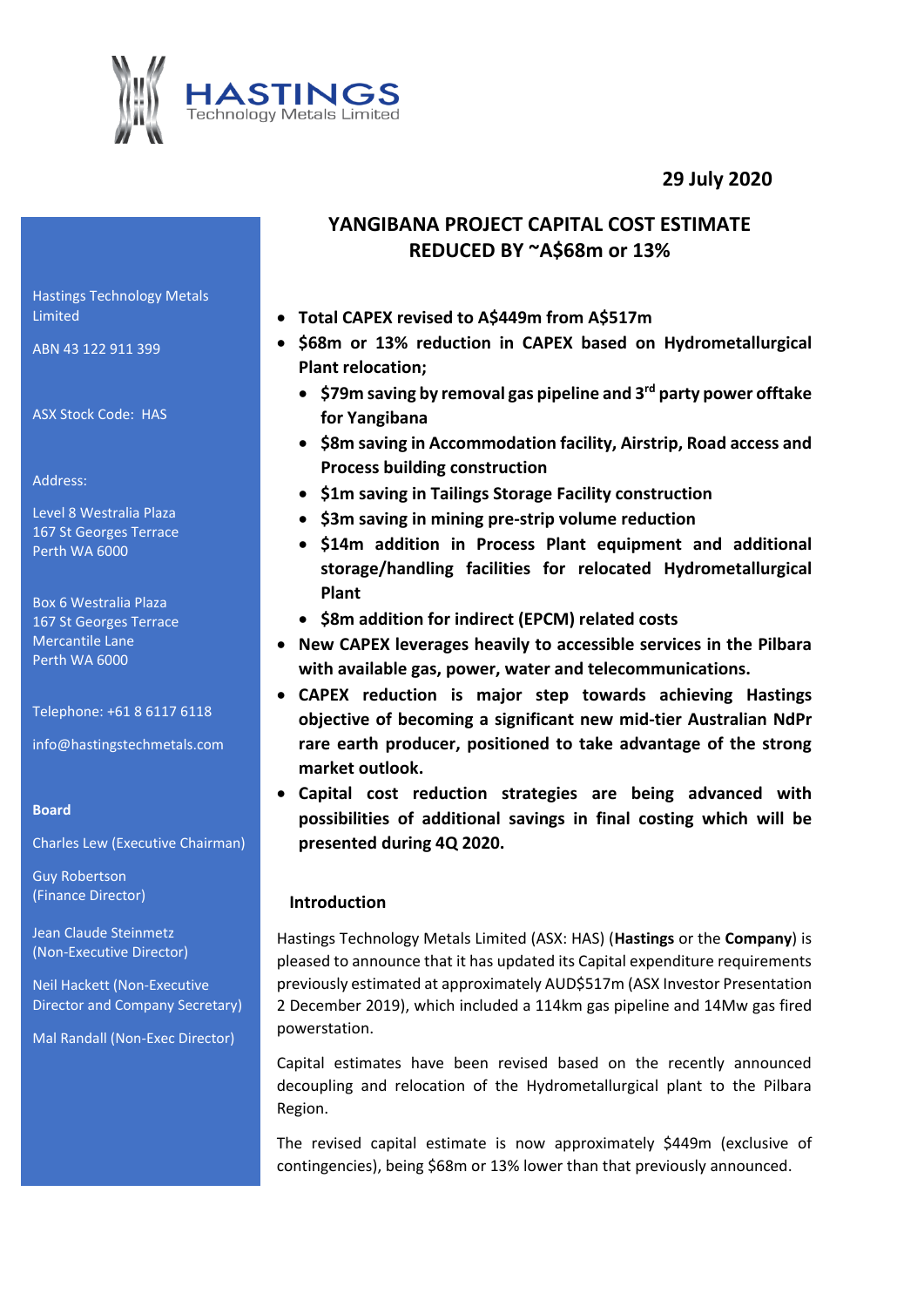

The overall project capital cost estimate was developed by DRA Global and Hastings technical personnel based on an Engineering, Procurement, Construction and Management (EPCM) approach for the process plant and infrastructure. The estimate includes all the necessary costs associated with engineering, drafting, procurement, construction, construction management, commissioning of the processing facility and associated infrastructure, mining infrastructure, first fills of plant reagents, consumables and spare parts.

## **ESTIMATE STRUCTURE**

The estimate is based upon preliminary engineering, material take-offs and budget price quotations for major equipment and bulk commodities. Unit rates for installation were based on market enquiries specific to the material requirements planning (MRP).

The estimate pricing was obtained predominantly during quarter one 2019 (1Q19) and is in Australian dollars (A\$), with new and updated pricing being included from quarter one 2020 (1Q20) and quarter two 2020 (2Q20) for those items which have been altered due to the Hydrometallurgical plant relocation. The overall capital estimate has an estimated accuracy of ±15 to 20%. This will be refined over the next few months prior to a final cost estimate release during 4Q 2020.

The capital estimate was prepared using a project Work Breakdown Structure (WBS) which delineates the various areas of the project. Individual estimates were prepared for each area covering all engineering disciplines. The capital estimate has been structured into the following major categories:

- Direct costs;
- Indirect costs;
- Owner's Costs; and
- Contingency

## **PREVIOUS CAPITAL COMPARISON**

A comparison of the change in the capital cost estimate announced developed for the Hydrometallurgical plant relocation at A\$449m is presented in Table 1 and Figure 1.

|                          | <b>Capex Budget</b><br>2019 (\$m) | <b>Capex Revised</b><br>2020 (\$m) | Variance<br>(\$m) |
|--------------------------|-----------------------------------|------------------------------------|-------------------|
| <b>Mining</b>            | 14                                | 10                                 | -3                |
| <b>Process Plant</b>     | 167                               | 181                                | 14                |
| <b>Tailings Facility</b> | 19                                | 18                                 | $-1$              |
| Infrastructure           | 77                                | 69                                 | -8                |
| <b>Services</b>          | 130                               | 50                                 | $-79$             |
| <b>Other Items</b>       | 9                                 | 9                                  |                   |
| <b>Indirects</b>         | 104                               | 112                                | 8                 |
| <b>Totals</b>            | *517                              | $*449$                             | -68               |

#### **Table 1 Showing CAPEX changes by cost centre**

\* Numbers may be subject to rounding errors. All numbers presented are without contingency.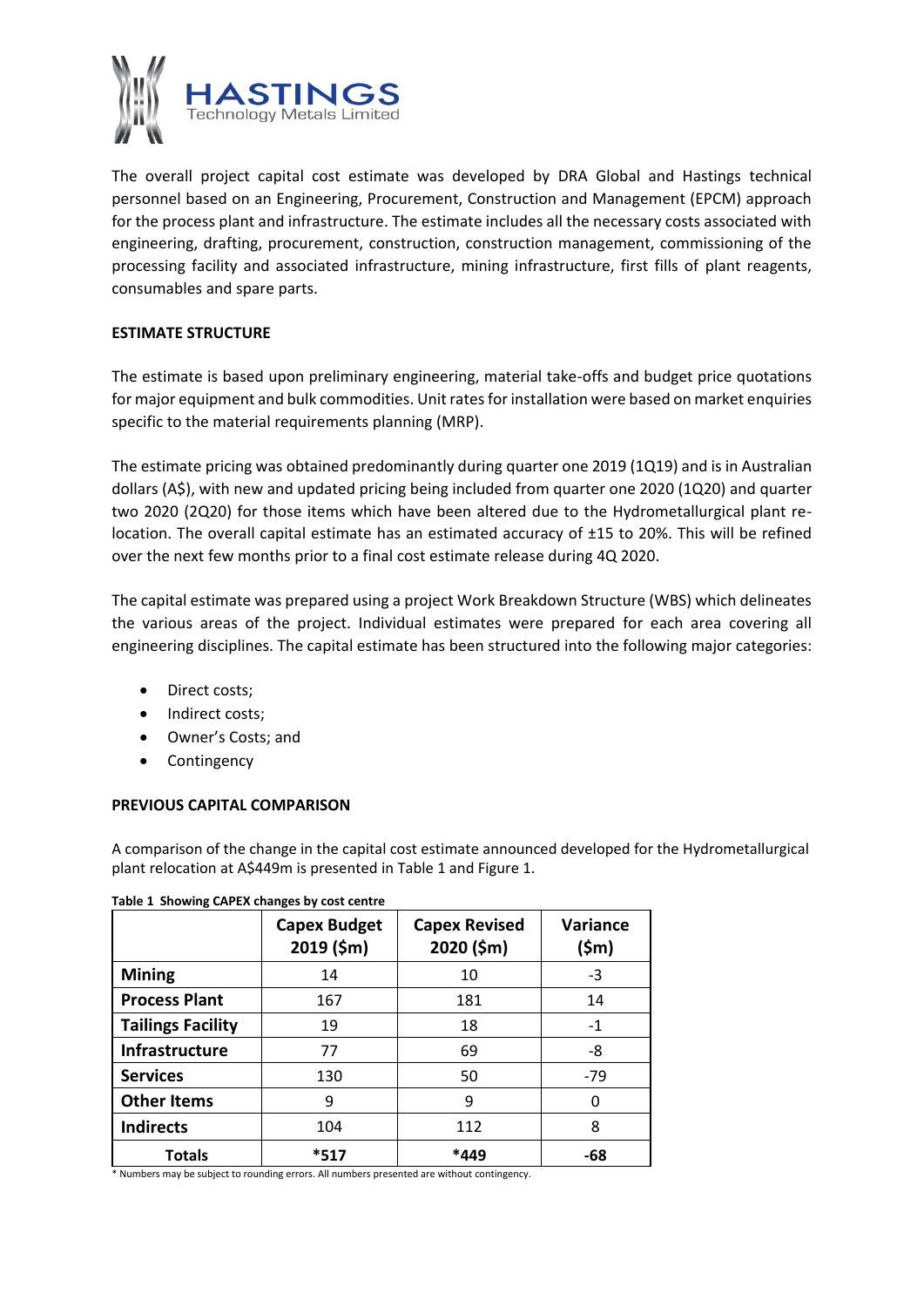



**Figure 2 Waterfall chart showing CAPEX changes by cost centre**

The Yangibana capital cost reduction of \$68m is as follows:

- \$3.4m reduction in pre-strip mining costs due to volume reductions associated with optimisation of the mining schedule;
- \$50m reduction associated with elimination of the 114km gas pipeline;
- \$30m reduction associated with elimination of 14Mw on-site powerstation and replacement with smaller modular 3<sup>rd</sup> party power offtake agreement;
- \$8m reduction in site Infrastructure:

| $\circ$ | <b>Accommodation facility</b>   | $+ $1.3m$ |
|---------|---------------------------------|-----------|
|         | ○ Airstrip                      | $+51m$    |
|         | $\circ$ Road access realignment | $-512.4m$ |
| $\circ$ | <b>Non-Process Buildings</b>    | $+52m$    |

- Additional \$14m has been allocated as a result of duplication required in services dealing with storage, and loading and unloading of concentrate and tailings material, reagent storage and distribution services at the new Hydrometallurgical plant location. The addition of an ore sorter and mandated regulatory changes associated with the acid baked kiln and gas scrubber have also been included;
- The cost of Non-Process related infrastructure (buildings) has risen by \$2m through necessary duplication at both sites;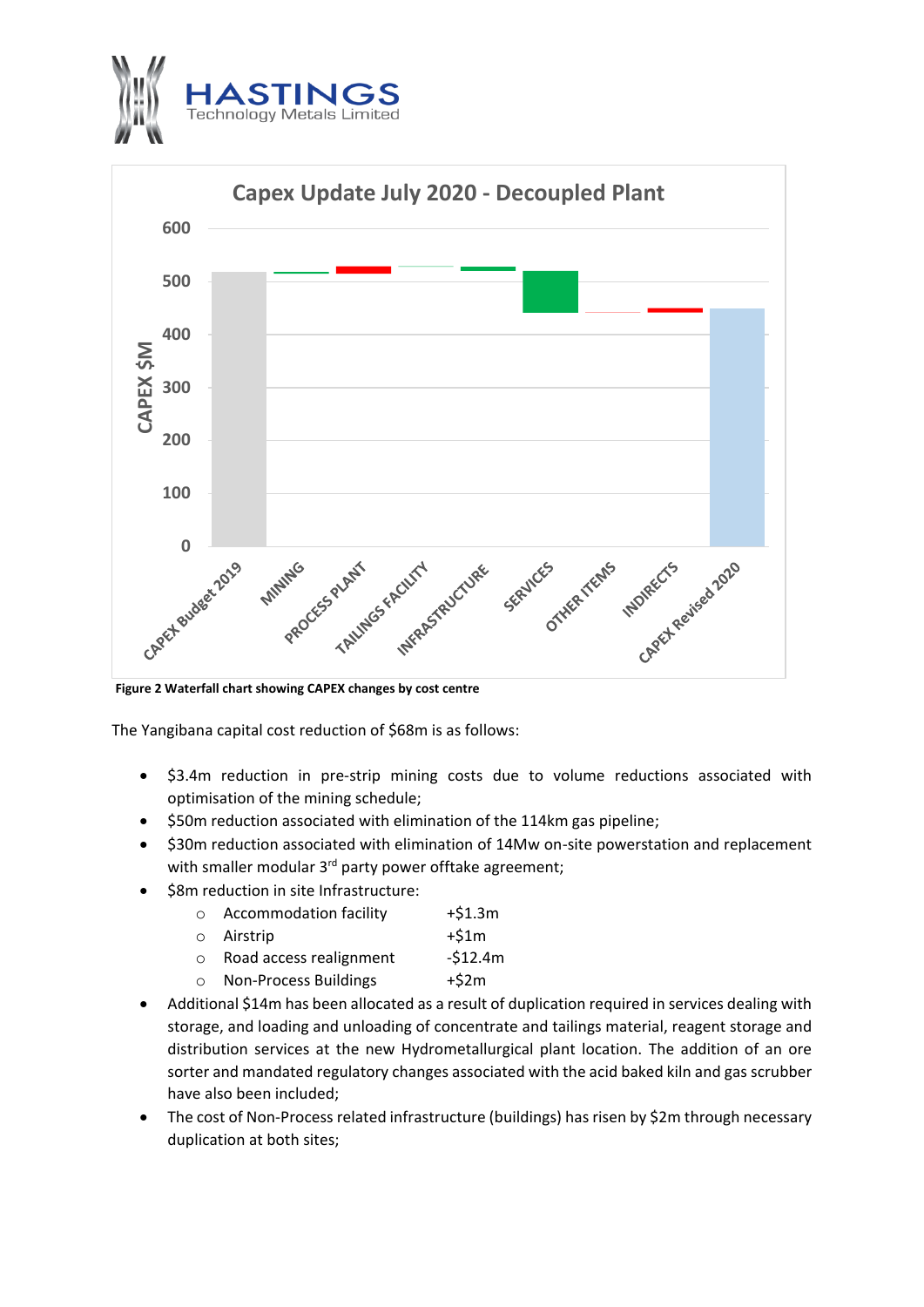

- \$1m increase for the relocation of the accommodation village. New location is only 3kms from processing plant, compared to 12kms previously.
- \$2.3m capex saving due to the reduction in water abstraction infrastructure requirements; and
- \$8m increase in indirect costs anticipated with EPCM labour (accommodating a second workforce at the Hydrometallurgical location during the construction phase) and the required duplication of site services to support the construction phase.

**Charles Lew, Hastings Executive Chairman, said** *"This new CAPEX clearly demonstrates the robust nature of the Yangibana Project and the options that it presents. Significant optimisations in project construction capital, mining and processing are starting to show the true value of the Yangibana Project to Hastings and its shareholders. We will now push ahead with re-defining operational costs to reflect the capital changes taking place and to delivering the final results to the market shortly and getting on with the job of building the project as quickly as we can. Lenders are encouraged by the Capex reduction during this challenging period for debt and equity capital market currently affecting small companies and greenfield projects."*

**This announcement has been approved by the Board.**

**ENDS**